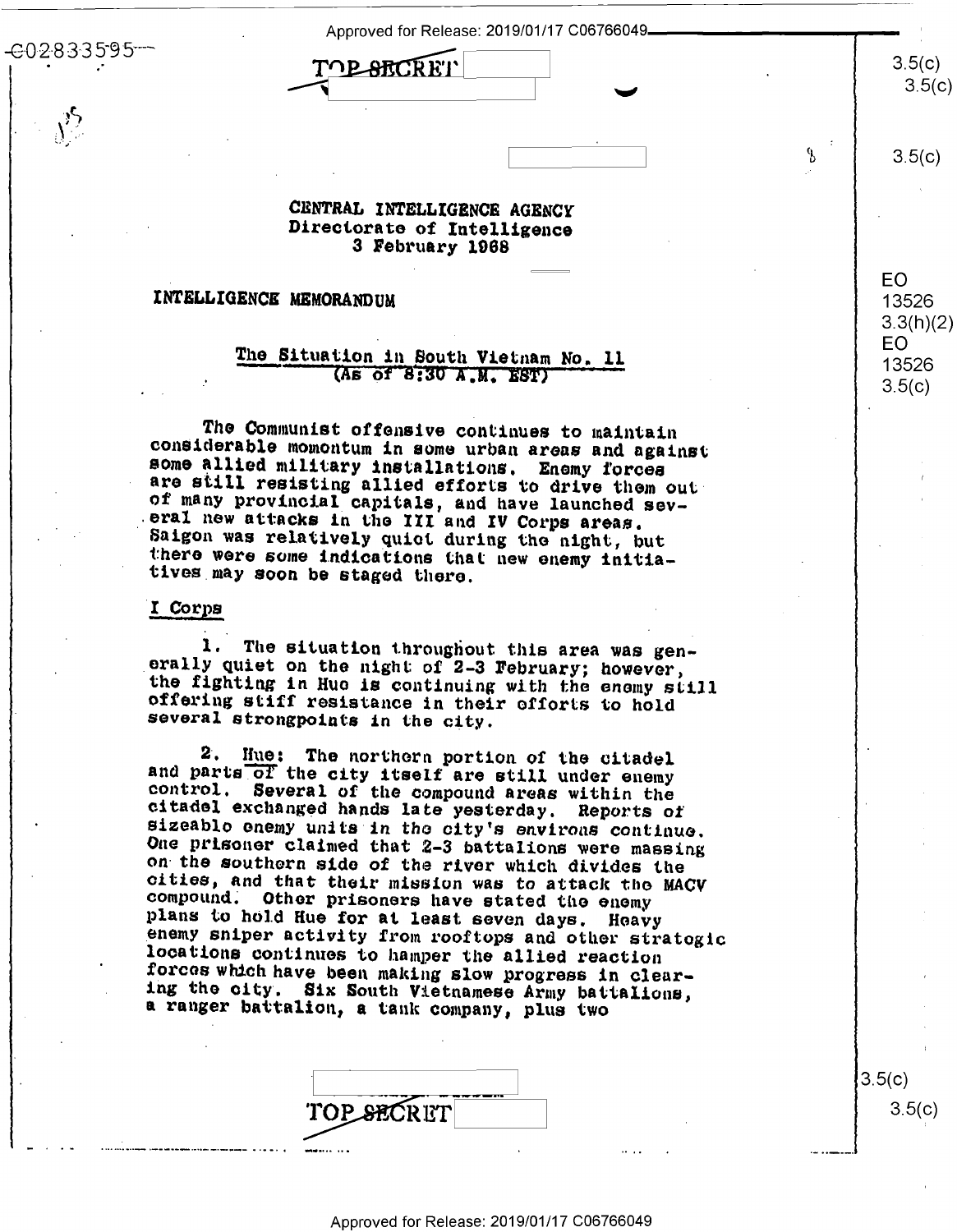$3.5(c)$  $3.5(c)$ 

 $3.5(c)$ 

 $3.5(c)$ 

 $3.5(c)$ <br> $3.5(c)$ 

up".

C02833595 C02833e95-

 $\vert$ I

: $\overline{\text{max over}}$  3.5(c)

battalions of the US lst Air Cavalry Division and two US Marine battalions are now committed to recovering the city.

3. DMZ: The allied strongpoint at Con Thien was hit by 73 rounds of enemy artillery fire, while and nearby US Marine positions received 65 rounds of artillery and· rocket !ire late yesterday. There of artillery and rocket iire late yesterday. There have been no reports of enemy activity at Khe Sanh; however, a press report claims 850 rounds of artillery. however, <sup>a</sup> press report claims 650 rounds of artillery, ·rocket, and mortar fire were directed at allied **posi-**-rocket, and mortar fire were directed at allied posi tions all along the southern portion of the DMZ on 3 February.

## II Corps 11 Corps

4. Fightitig continued in two provincial capitals-- 4. Fighting continued in two provincial capitals-- Dalat and Phan Thiet--in central South Viotnam on 3 February. Although the enemy presence in or near the western highland cities of Koutum, Pleiltu, and Ban Me western highland cities of Kontum, Pleihu, and Ban Me Thuot- **remains** considerable, tbese cities we1·e gen-Thuot remains considerable, these cities were gen-<br>erally quiet overnight and the Communists may now, in- fact, be withd1•awing undor strong allied pressure. in fact, be withdrawing under strong allied pressure. erally quiet overnight and the Communists may now,

5. Dalat: Early this morning, an unknown size force struck at the railroad station, two US billets, a South Vietnamese Army outpost, and a sector headquarters in a brief 15-minute attack. No results havo been reported. South Viotnameso forces ara have been reported. South Vietnamese forces are mate been repersent modest treemmess maters.

6. Phan Thiet: Sharp fighting which began \_6. Phan Thiet: Sharp righting which began yesterday noon was reported continuing in this coastal city this morning. The bulk of the battle is concont:1·a ted in north and northeast sect:ions of the city centrated in north and northeast sections of the city :tn the vicinity of the MACV compound, which is still in the vicinity of the MACV compound, which is still secured by friendly forces.

## Saigon Saigon

7. Saigon was relatively quiet during the night and this morning with only a few scattered clashes. 7. Saigon was relatively quiet during the night

8 •. Some reports state that groups of Viet Cong 8.. Some reports state that groups of Viet Cong have been sighted withdrawing from the city. Other l'"eports raise the possibility of widospread re11ewed reports raise the possibility of widespread renewed attacks. Prisoners and captured documents indicate

- **2** -

TOP SECRET

..—- .I—I- on." III-I- to a.-- oqluun <sup>I</sup> <sup>I</sup> <sup>I</sup> —--|-. <sup>o</sup> <sup>I</sup> <sup>o</sup> <sup>c</sup> <sup>a</sup> no <sup>0</sup> <sup>o</sup> <sup>o</sup> <sup>p</sup> <sup>o</sup> - I.I--\*-I-"-l\*| <sup>I</sup> <sup>p</sup> <sup>o</sup> a.on . <sup>o</sup> <sup>I</sup> "0"". to.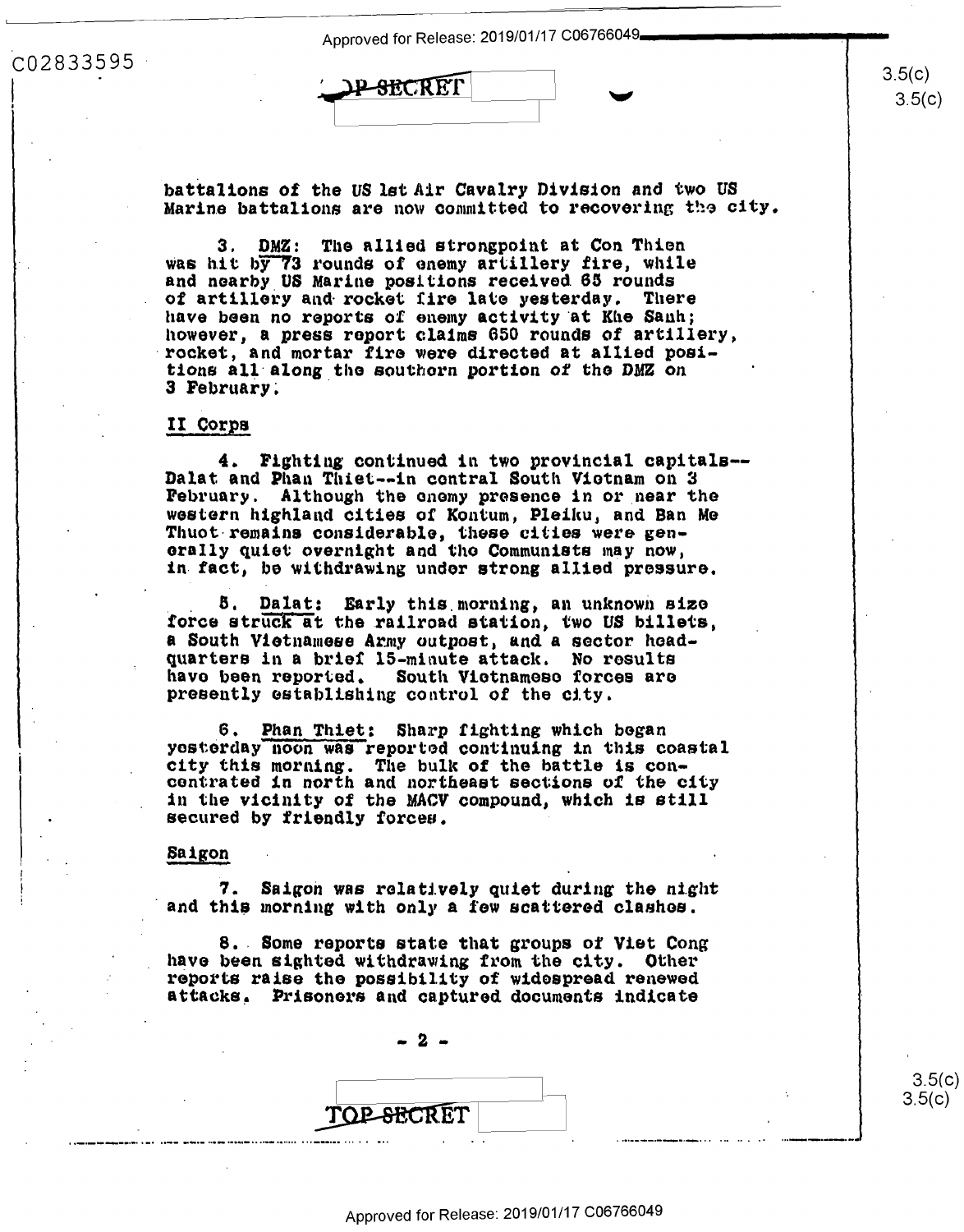- 1999 - 1999 - 1999 - 1999 - 1999 - 1999 - 1999 - 1999 - 1999 - 1999 - 1999 - 1999 - 1999 - 1999 - 1999 - 199

C02833595

'1

' '

that the action so far may have been aimed at creating turmoil in preparation for another attack. Some ing'turmoil in preparation for another attack. Some <sup>r</sup> 25 to 30 Viot Cong battalions are said to be staging in areas north and south of the city.

In addition, elements or the North Vietnamese 7th and Viet Cong 9th divisions reportedly have taken up-reserve positions north sions reportedly have taken\_up reserve positions north of the capital. These reports have not been confirmed.

# **Other III Corps Developments**

9.

10. Two provincial capitals, Xuan Loc and Phuoc Le, came under attack during the night. By noon on 3 February, however, most provinces in the III Corps area reported that the military situation had stabilized. area reported that the military situation had sta-

11. Xuan Loc: Xuan Loc was assaulted for the second consecutive night. An ARVN artillery position was hit by rocket fire; ground probes were directed was hit by rocket fire; ground probes were directed at the MACV compound, the National Police Station, a11d other points in the city. There were few de-and other points in the city. There were few details on casualties. tails on casualties.

12. Phuoc Le: The capital of Phuoc Tuy Province east of Saigon was attacked on 1 February and at last report late on 2 February (local Vietnam time), parts of the city-were still occupied by a Viet Cong comp&n)r. Heavy fighting was reported., but the only cempany. Heavy fighting was reported, but the only confirmed casualties have been one US civilian and one Australian killed.

> 13. Bien Hoa: Estimates of civilian refugees in the Bion Hoa area now reach as high as  $11,000$ . Information from prisoners and ralliers indicate that tho 274th and 275th Main Force Regiments of the 5th the 274th and 275th main Force Regiments of the 5th Viet Cong Division participated in the attacks on Bien Viet Cong Division participated in the attacks on Bien Hoa. The prisoners state that they had no withdrawal noa. The prisoners state that they had no withdrawai<br>plan as they were told that it would be easy to overrun the city. the city.



 $3.5(c)$ 3.5(c) 3.5(0)

 $3.5(c)$  $3.5(c)$ 

 $\frac{3.5(c)}{3.5(c)}$ 

 $3.3(h)(2)$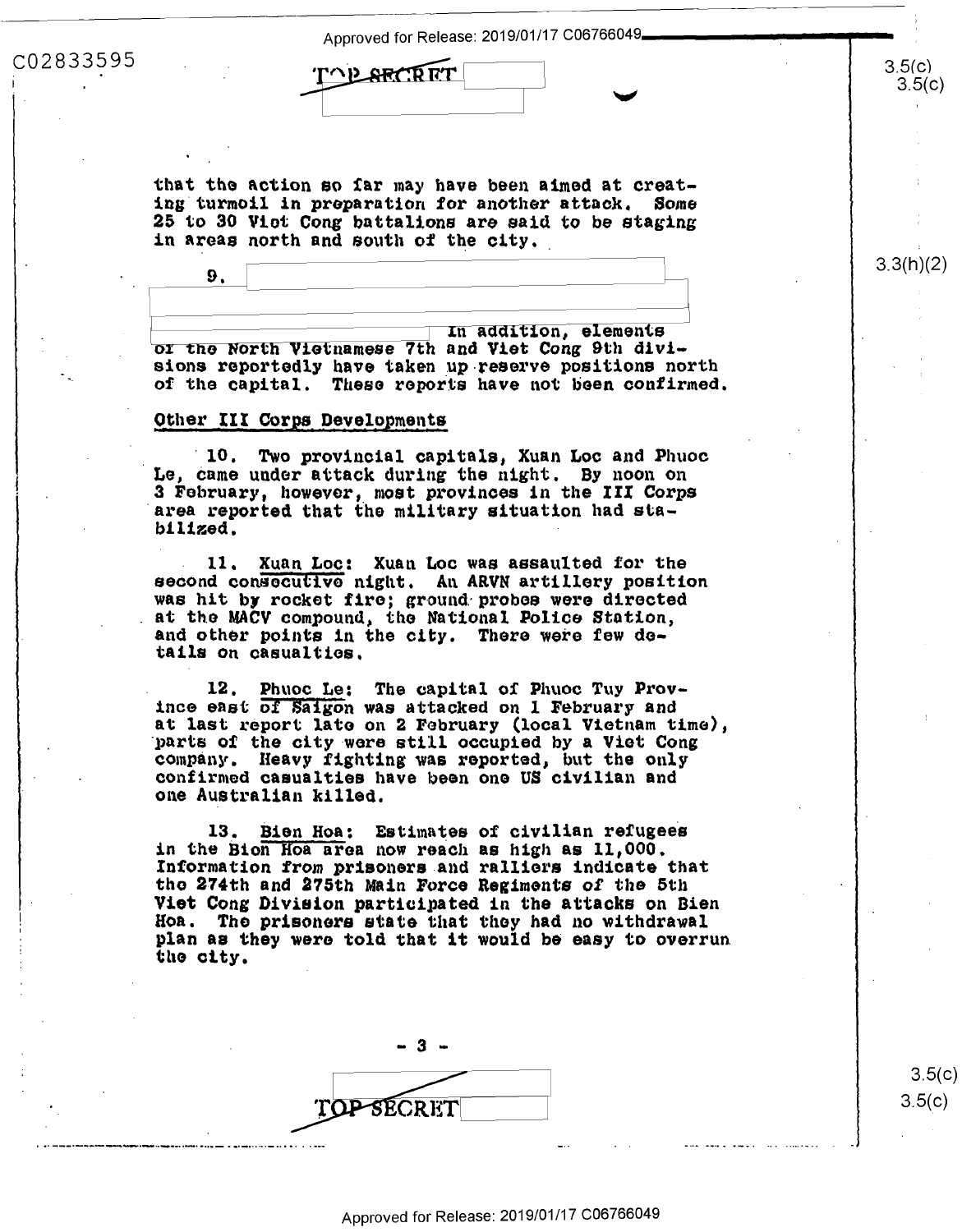Approved for Release: 2019/01/17 C06766049

#### Other Action

C02833595

In other recent action in III Corps US 14. Army troops reported a sharp clash with an enemy force of undetermined size about five miles northeast of Saigon, while Viet Cong gunners attacked the US Army base at Cu Chi for the third time within a week on 2 February. Some 100 rounds of mortar and heavy rocket fire hit the camp. US losses were light.

**TP SHERET** 

## IV Corps

15. Reports indicate that there was a slackening off of fighting in several previously hard hit provinces in this area during the night of 2-3 February. Heavy action is still going on in some sectors, howover, and many major cities are still experiencing sniper and harassing fire.

16. Bon Tre: Some of the heaviest fighting in the delta has continued over the past three days in this provincial capital, located some 43 miles south of Saigon. Viet Cong forces, estimated to be 200-800 strong, have infiltrated virtually all parts of the city and control most of it, especially at night. More than half of the buildings in the city have been destroyed.

The ARVN Regiment defending Ben Tre is 17. reportedly fighting "tenaciously, but rather ineffectively because of a lack of "planning and organization." One US Army unit has already arrived in the city and most of the 2nd Brigade of the US 9th Infantry Division was scheduled to arrive during the night.

Chau Phu: Chau Phu, a provincial capital 18. near the Cambodian border 115 miles due west of Saigon, was reported almost completely secure this morning. An ARVN soarch and destroy operation is sweeping the outskirts of the city. Unconfirmed estimates list 77 Viet Cong killed and eight captured. Some 100 civilians have been wounded and it is ostimated that the fighting against at least two Viet Cong battalions in the city over the past few days destroyed the homes of up to 4,000 people.

> - 4 -TOP SECRET

3.5(c)  $3.5(c)$ 

 $3.5(c)$ 

 $3.5(c)$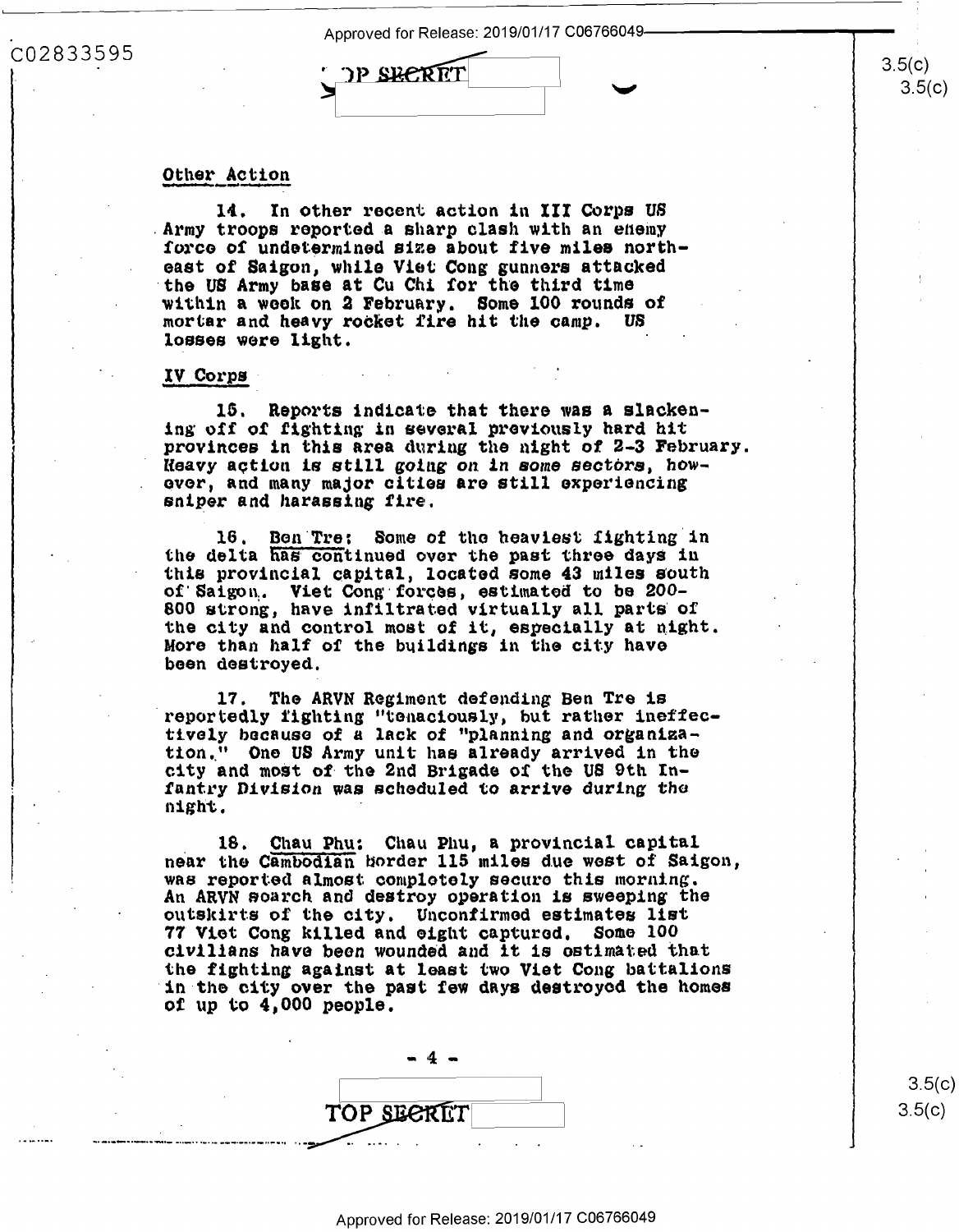Approved for Release: 2019/01/17 C06766049-

:02833595.

19. One prisoner, taken during the battle, who claims to be the Viet Cong deputy security chief in the province, indicated that the attack on Chau Phu was launched with considerable ideological preparations but without the thorough tactical rehearsals which traditionally preceed Viet Cong attacks. He said that he first learned of the Tet offensive about two weeks prior to the Chau Phu attack.

**DE-RECRET** 

20. Viet Cong main force units, according to the prisoner, were given the responsibility of<br>"liberating" provincial capitals, whereas district forces and guerrillas were responsible for seizing their respective district seats. He claims that the force which attacked Chau Phu city included ten party members who were to constitute the city front which was to organize a provisional government. The prisoner first heard the term coalition government about six months ago, but had never heard it brought into formal party proceedings until the briefings for the Tet operation.

If these statements do provide an acourate 21. reflection of current Viet Cong strategy, the Communists have indeed decided to expend a great part of their resources in the Tet offensive.

#### Othor Delta Action

Sporadic mortar and small arms fire con-22. tinues within or on the outskirts of several provincial capitals--including Can Tho, My Tho, Moc Hoa, Vinh Long, and Rach Gia--as well as a number of other smaller towns. At Ca Mau a Viet Cong assault was repulsed during the night of 1-2 February but further attacks were expected.

TOP SECRET

Approved for Release: 2019/01/17 C06766049

 $3.5(c$  $3.5(c)$ 

 $3.5(c)$  $3.5(c)$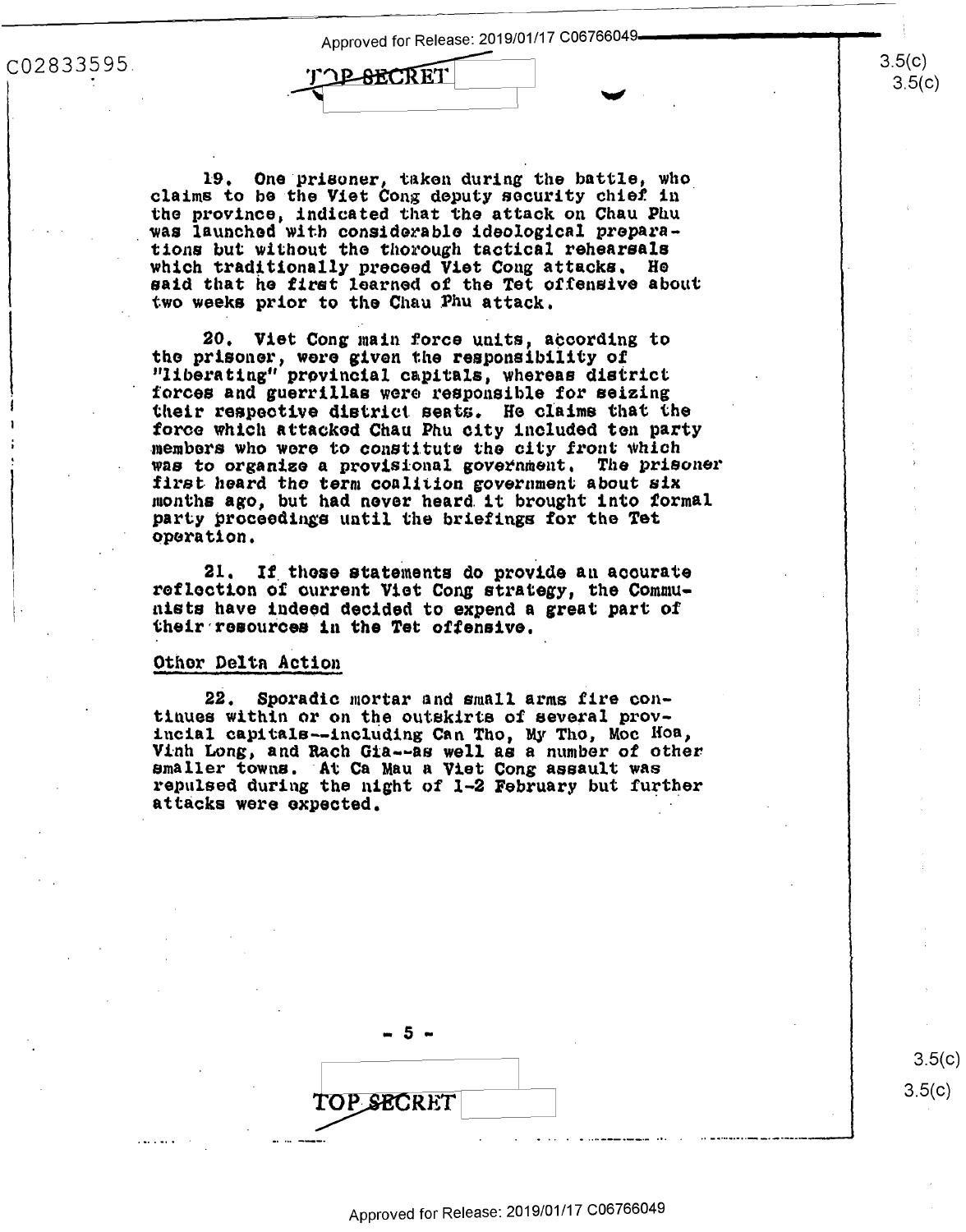|                      | Approved for Release: 2019/01/17 C06766049-                                                                                                                      |  |                  |  |  |
|----------------------|------------------------------------------------------------------------------------------------------------------------------------------------------------------|--|------------------|--|--|
| C02833595<br>POECRET |                                                                                                                                                                  |  |                  |  |  |
|                      |                                                                                                                                                                  |  | 3.5(c)           |  |  |
|                      | Political and Psychological Developments                                                                                                                         |  |                  |  |  |
|                      |                                                                                                                                                                  |  | 3.3(h)(2)        |  |  |
|                      |                                                                                                                                                                  |  |                  |  |  |
|                      |                                                                                                                                                                  |  |                  |  |  |
|                      |                                                                                                                                                                  |  |                  |  |  |
|                      |                                                                                                                                                                  |  |                  |  |  |
|                      |                                                                                                                                                                  |  |                  |  |  |
|                      |                                                                                                                                                                  |  |                  |  |  |
|                      |                                                                                                                                                                  |  |                  |  |  |
|                      |                                                                                                                                                                  |  |                  |  |  |
|                      |                                                                                                                                                                  |  |                  |  |  |
|                      |                                                                                                                                                                  |  |                  |  |  |
|                      |                                                                                                                                                                  |  |                  |  |  |
|                      |                                                                                                                                                                  |  |                  |  |  |
|                      |                                                                                                                                                                  |  |                  |  |  |
|                      |                                                                                                                                                                  |  |                  |  |  |
|                      |                                                                                                                                                                  |  |                  |  |  |
|                      | 27. Overall information on popular reactions<br>to the crisis is still relatively sparse--particularly<br>for areas outside Saigon. From the evidence available, |  |                  |  |  |
|                      |                                                                                                                                                                  |  |                  |  |  |
|                      | TOP SECRET                                                                                                                                                       |  | 3.5(c)<br>3.5(c) |  |  |
|                      |                                                                                                                                                                  |  |                  |  |  |

| Approved for Release: 2019/01/17 C06766049 |  |  |  |  |  |  |
|--------------------------------------------|--|--|--|--|--|--|
|--------------------------------------------|--|--|--|--|--|--|